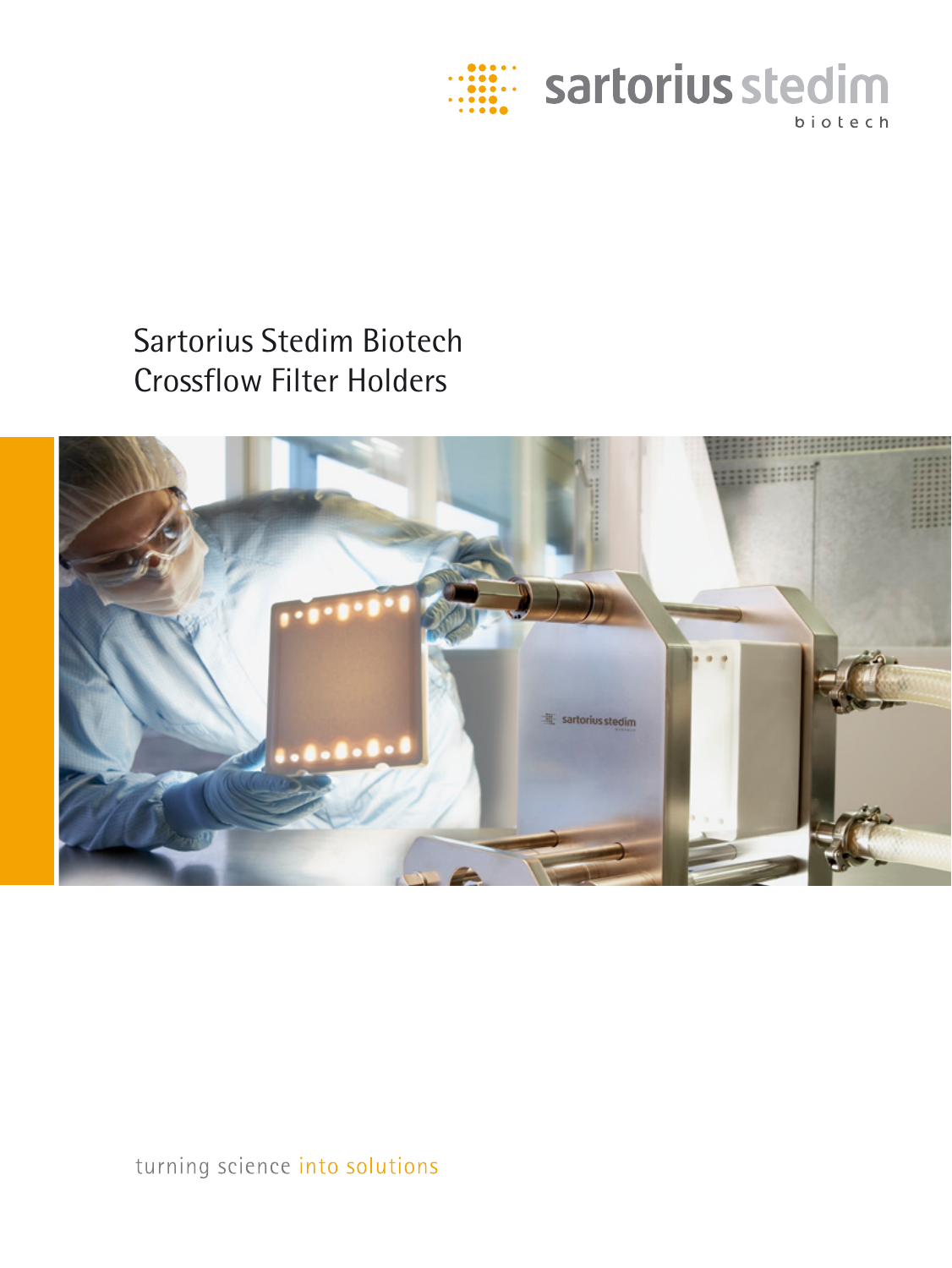## Sartorius Stedim Biotech at a Glance

At Sartorius Stedim Biotech, we work together to achieve one primary goal: to provide our customers with the best solutions for their process needs. That's why we deliver across the board. Our products and services cover the biopharmaceutical industry's entire process chain – from development and quality assurance to production. We are your total solution provider and experts in single-use technologies and added-value services.

With Sartorius Stedim Biotech, you have gained a partner with extensive engineering capabilities in biotechnology and pharmaceutical processes. We will provide you with highperformance membranes that are integral elements in your biopharmaceutical manufacturing process. On top of our cutting-edge skills in developing membranes and designing cassettes, our core area of expertise is in engineering the highest quality crossflow filters and systems.

These integrated capabilities extend from laboratory to pilot scale, right on up to clinical manufacturing. We offer automated production systems that enable bioprocess manufacturers to integrate upstream and downstream processes. In any case, you can be sure that you will be benefiting from high-quality products and services.

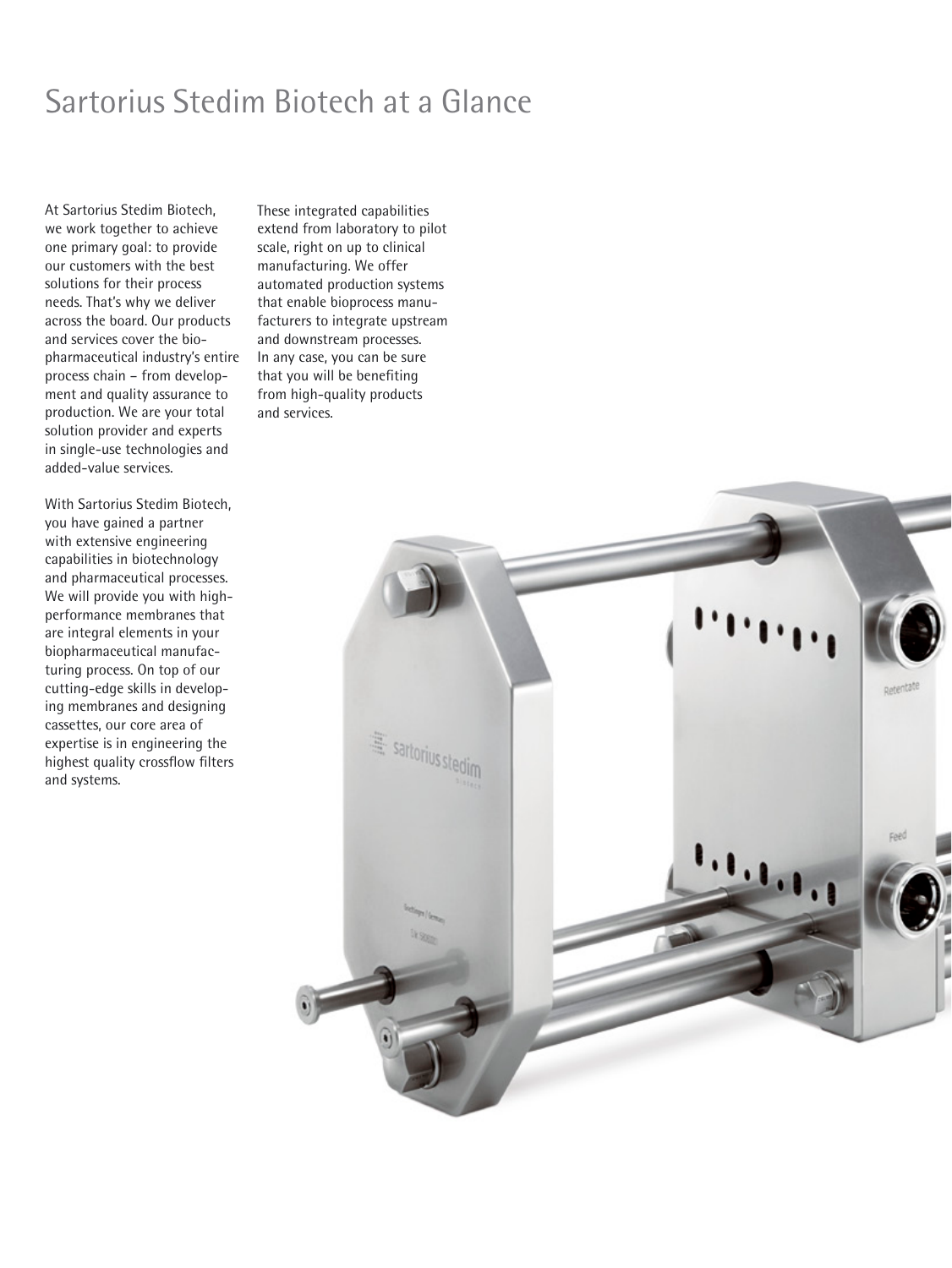# Sartorius Stedim Biotech Crossflow… …Simply Convincing

Your requirement is to efficiently process high-value products with the maximum possible yield. High-performance membranes are an integral part of downstream processing applications, such as concentration and diafiltration of proteins, vaccines, viruses, antibodies, oligonucleotides, endotoxin removal, etc. Crossflow is also an efficient method for cell harvesting and clarification processes.

Every single step in a biopharmaceutical process requires high-performance filtration units to ensure maximum product yield in all manufacturing phases. Highvalue biological compounds can be produced only within precisely defined environments for consistent and robust, downstream processing. This is where Sartorius Stedim Biotech crossflow products and technologies excel.

The unique design within the crossflow cassette family provides end users with predictable performance for scaling studies. Each cassette has the same hydrodynamic flow path geometry and identical materials of construction. The cassettes are self-sealing and feature low protein binding. The vertical positioning of the cassettes in the holder enables complete drainage of retentate and permeate channels by gravity during recovery and steam sterilization procedures.

**With our products and services, we offer precisely defined quality standards, a wide choice of performance specifications, and incomparably high yield rates.**



The Sartorius Stedim Biotech crossflow cassette family is scalable from lab to process

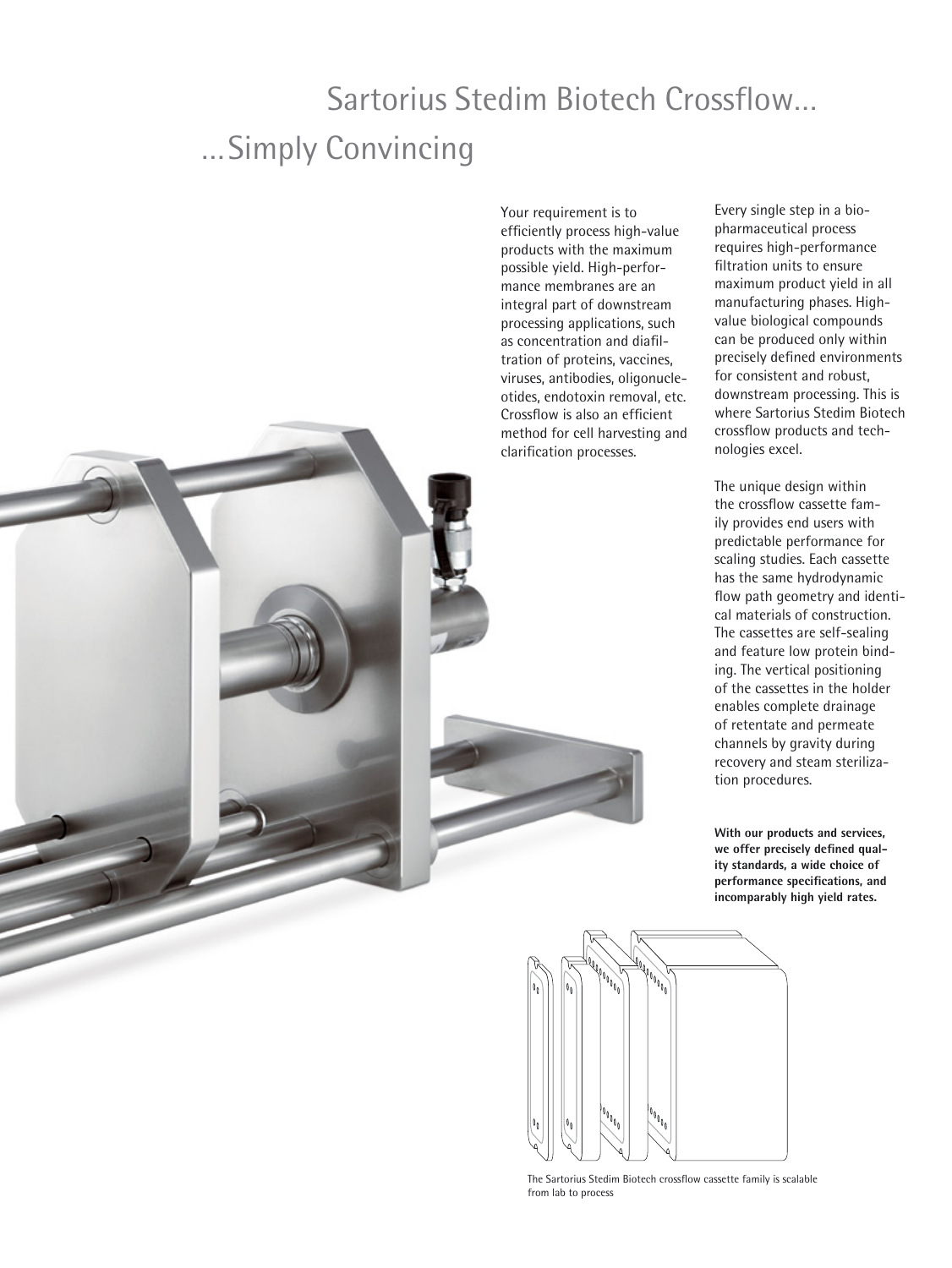## Sartorius Crossflow Process-Scale Filter Holders for Maximum Reliability

### **The family of Sartorius crossflow filter holders features the latest advances in crossflow design for full flexibility**

– Self-draining and self-venting thanks to vertical positioning

- Large retentate channels for low pressure drop
- Easy installation
- Low hold-up volume
- Monolithic design
- All ports located on the product plate

This unique design within the Sartocon® family provides you with predictable performance from process volumes down to scaling studies or in daily lab work.



#### **Sartocon® Slice 200 Holder**

The Sartocon® Slice 200 stainless steel holder is optimized for use with up to two Slice 200 crossflow cassettes (max. 400 cm<sup>2</sup>).

It is designed for low-volume applications from 20 ml to 5 l. The Sartocon® Slice 200 holder uses female stainless steel Luer lock connectors. This ensures safe and reliable connections to ancillary equipment. The Slice 200 holder is the perfect tool for any low-volume crossflow application.

The Sartocon® Slice 200 cassettes have the same flow channel dimensions as do Sartocon® process filtration cassettes. Therefore, it is ideal for your scaling studies.

### **Target Applications**

- Scaling studies
- Membrane screening studies
- Product development
- Preclinical trials



### **Sartocon® Slice Holder**

The Sartocon® Slice stainless steel holder has been designed for low-to medium-volume applications from 300 ml to 100 l and optimized for use with up to five Sartocon® Slice crossflow cassettes  $(0.1 - 0.5 \text{ m}^2)$ . The filter holder can be sterilized by autoclaving or inline steaming if pressure compensation tools are used.

#### **Target Applications**

- Process development
- Preclinical trials
- Clinical trials
- Scaling studies
- Pilot-scale and small-volume production

This unique design within the Sartocon® family provides you with predictable performance all the way from process volumes down to scaling studies or daily labscale procedures.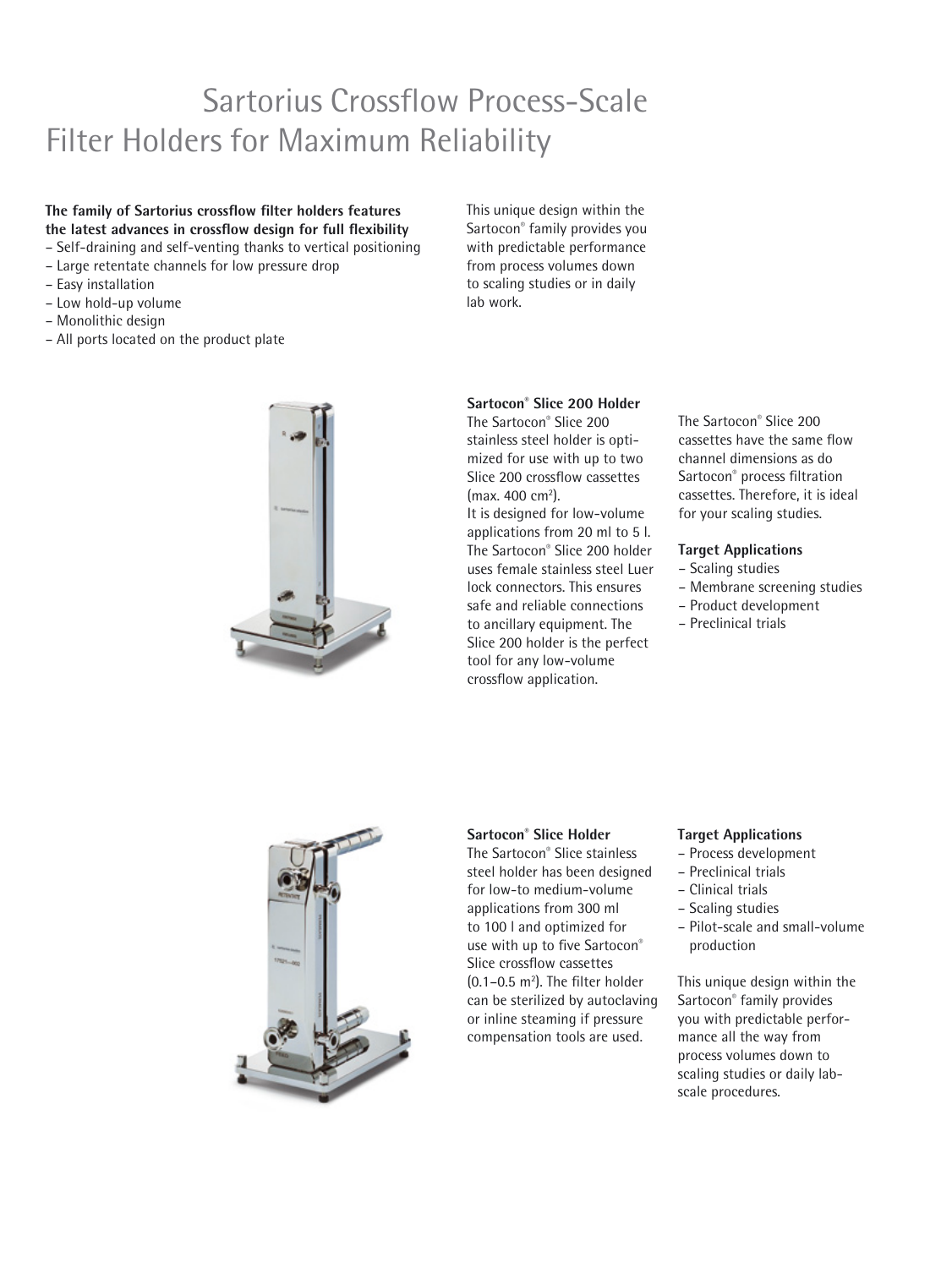### **Outstanding Design for Full Flexibility**

- Self-draining and self-venting due to vertical positioning
- Large, oval retentate channels for low pressure drop
- Easy installation
- Low hold-up volume
- Monolithic design
- All ports located on the product plate
- Hard-piped installation with low hold-up volume

### **Target Applications**

- Process development
- Preclinical trials

**Sartocon® 2 plus** 

SARTOFLOW<sup>®</sup> 10

The Sartocon® 2 plus AISI 316 L stainless steel holder (choice of 1.4404 or 1.4435) has been optimized for use with Sartocon® production-scale crossflow cassettes of up to 7  $m^2$ . It is suitable for applications from 30  $\vert$  to  $> 2,000$   $\vert$  process volumes. Its easy-to use design and high quality materials make this holder the perfect tool.

- Clinical trials
- Pilot lots
- Production

Our process filter holders are available in a choice of versions compliant with DIN, ISO or the Japanese Industrial Standard and with a choice of surface finish electropolished or mechanically polished to Ra < 0.4 µm. All holders are manufactured using high-grade 316 L stainless steel. For maximum flexibility, you can order any process filter holder with a mirror finish.





The SARTOFLOW® 10 holder (1.4435 stainless steel) has been optimized for use with Sartocon® production-scale crossflow cassettes featuring An easy-to-use design and





## **SARTOFLOW® 20**

l volumes.

The SARTOFLOW® 20 AISI 316 L stainless steel holder (1.4435) has been optimized for use with up to 14 $\,$ m<sup>2</sup> Sartocon<sup>®</sup> crossflow cassettes. It is designed for volumes ranging from 200 l to > 2,500 l.

up to 7 m<sup>2</sup> of membrane area. This holder is suitable for applications from 30 l to >2,000

> The clamping pressure can be controlled by a manual pump or an automatic hydraulic pump.







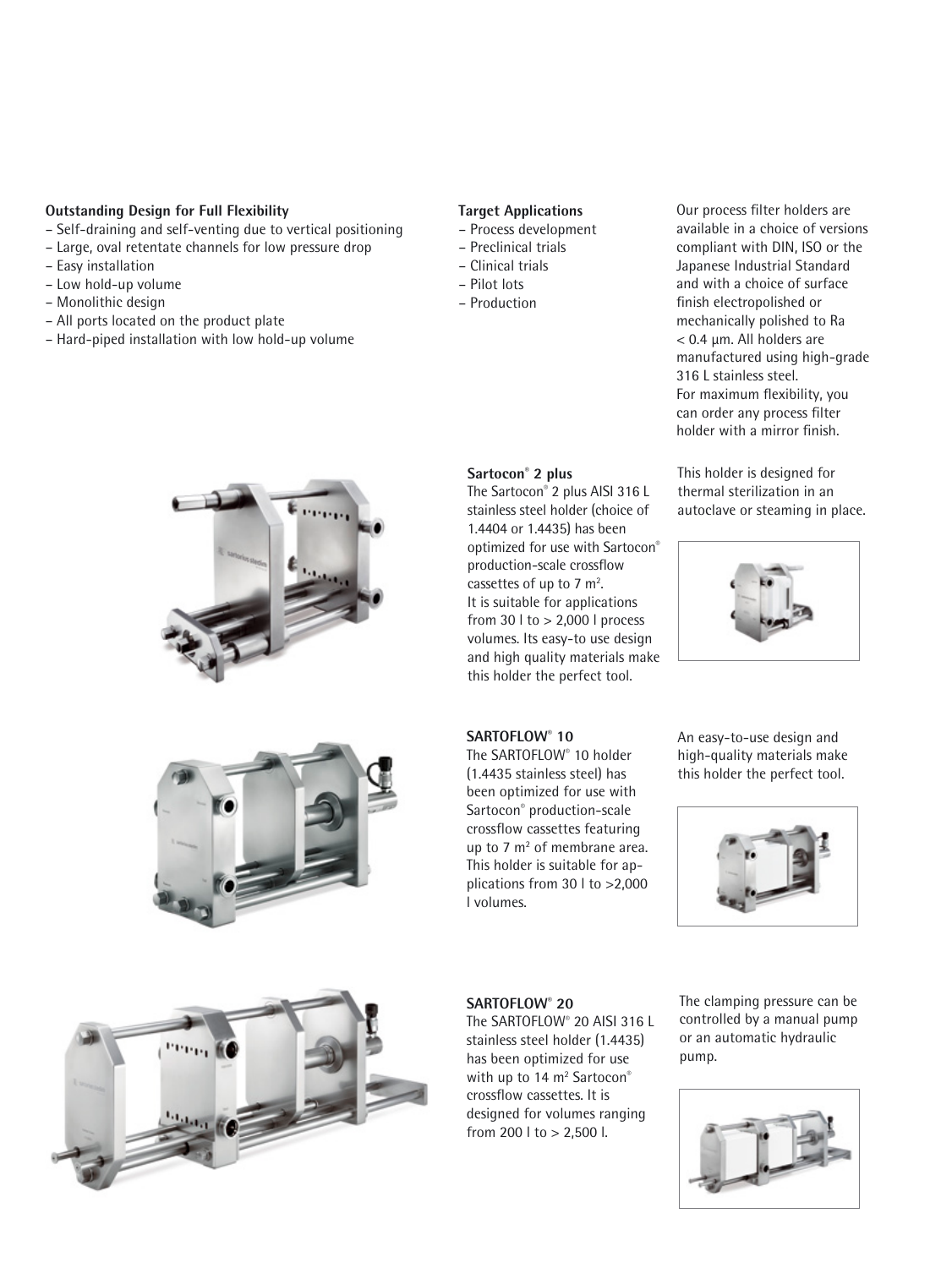

SARTOFLOW® 40



SARTOFLOW<sup>®</sup> 60



60 SARTOFLOW® 80

## **SARTOFLOW® 40|60|80**

To match the advanced level of our membrane development and cassette designing capabilities, our core area of expertise is in engineering the highest quality crossflow filters, holders and systems. This extends from lab to pilot scale, to clinical manufacturing, all the way to fully automated production systems.

The stacked holders have been designed following the proven principle of the SARTOFLOW® 20 filter holder with an enlarged filter plate for the integration of feed, retentate and permeate piping. Depending on specific process requirements, the piping can be mirror inverted. SARTOFLOW® 40|60|80 holding devices offer a combination of the smallest footprint possible, safety and operator convenience.

Like all other Sartocon® and SARTOFLOW® filter holders from Sartorius Stedim Biotech, the stacked filter holder can be drained backwards by gravity. Each level of a SARTOFLOW® 40|60|80 holder can hold up to 14 m<sup>2</sup> of Sartocon<sup>®</sup> or Sartocube® cassettes, adding to a total filter area of 28  $m<sup>2</sup>$ , 42  $m<sup>2</sup>$  or 56  $m<sup>2</sup>$ . The family of Sartorius crossflow filter holders features the latest advances in crossflow design for full flexibility. Thanks to vertical positioning of our cassettes inside the filter holders, the feed flow easily evacuates air from the system. Sartorius Stedim Biotech offers the perfect equipment solution for single-use or reusable crossflow applications, such as concentration and diafiltration of proteins, vaccines, viruses, antibodies and oligonucleotides.

|                                       | <b>Order Numbers</b> | <b>Description</b>                                                                              |
|---------------------------------------|----------------------|-------------------------------------------------------------------------------------------------|
| Adapter plates                        | $17546--113-C$       | Sartocon® Single-use Adapter (PP-DWST)                                                          |
|                                       | $17521--114-C$       | Sartocon® Slice Single-use Adapter<br>(PP-DWST)                                                 |
|                                       | 175--Z40GDB-<br>0001 | Sartocon® Adapter (316 L) -<br>Round to oval ports                                              |
|                                       | 302020A-C            | Sartocon® Adapter (PP-DWST) -<br>Round to oval ports                                            |
|                                       | 17521---029-C        | Sartocon® Slice Adapter (PP-DWST) -<br>Round to oval ports                                      |
| Silicone gaskets                      | 17546---114          | Gasket for Sartocon® Adapter plate (316 L)                                                      |
|                                       | 17521---030C         | Sartocon® Slice oval hole gasket                                                                |
|                                       | $17521--031C$        | Sartocon® Slice round hole gasket                                                               |
|                                       | 17546---112C         | Sartocon® oval hole gasket                                                                      |
|                                       | 17546---115          | Sartocon® round hole gasket                                                                     |
| Flush plates                          | 302030C-C            | Sartocon® Flush plate (PP-DWST & for<br>cleaning EPDM O-ring) for feed and<br>permeate flushing |
|                                       | 305030C-C            | Sartocon® Slice Flush plate (PP-DWST<br>& EPDM O-ring) for feed and permeate<br>flushina        |
| Dummy module<br>plates, without flow  | 302020D-C            | Sartocon® Dummy-Module (PP-DWST)<br>20 mm - equivalent of 1 cassette                            |
| channels                              | 302040D-C            | Sartocon® Dummy-Module (PP-DWST)<br>40 mm - equivalent of 2 cassettes                           |
|                                       | 302100D-C            | Sartocon® Dummy-Module (PP-DWST)<br>100 mm - equivalent of 5 cassettes                          |
| Threaded spacers for<br>SARTOFLOW® 10 | 17000---309          | Nominal length = 100 mm<br>Effective length = $85$ mm                                           |
| SARTOFLOW® 20"                        | 17000---314          | Nominal length $= 65$ mm<br>Effective length = $50$ mm                                          |

| Trolley            | 179SFG-17    | Trolley for SARTOFLOW® 10 with drip<br>tray for storage of components (e.g.,<br>pump, hoses) with two wheels and two<br>swivel castors with brake            |
|--------------------|--------------|--------------------------------------------------------------------------------------------------------------------------------------------------------------|
|                    | 179SFG-18    | Trolley for SARTOFLOW® 20 with drip<br>tray for storage of components (e.g.,<br>pump, hoses); with two wheels and two<br>swivel castors with brake           |
| Hand hydraulic set | $1ZW---0004$ | Hand hydraulic set for SARTOFLOW <sup>®</sup> 10<br>for SF 10 or SF 20 SARTOFLOW® 20:<br>Hand hydraulic pump, pressure gauge,<br>pressure hose, needle valve |



Sartocon® SU Adapter 17546---113-C



Sartocon® Adapter – round to oval ports, 302020A-C



Sartocon® Slice SU Adapter 17521---114-C



Sartocon® Slice Adapter – round to oval ports, 17521---029-C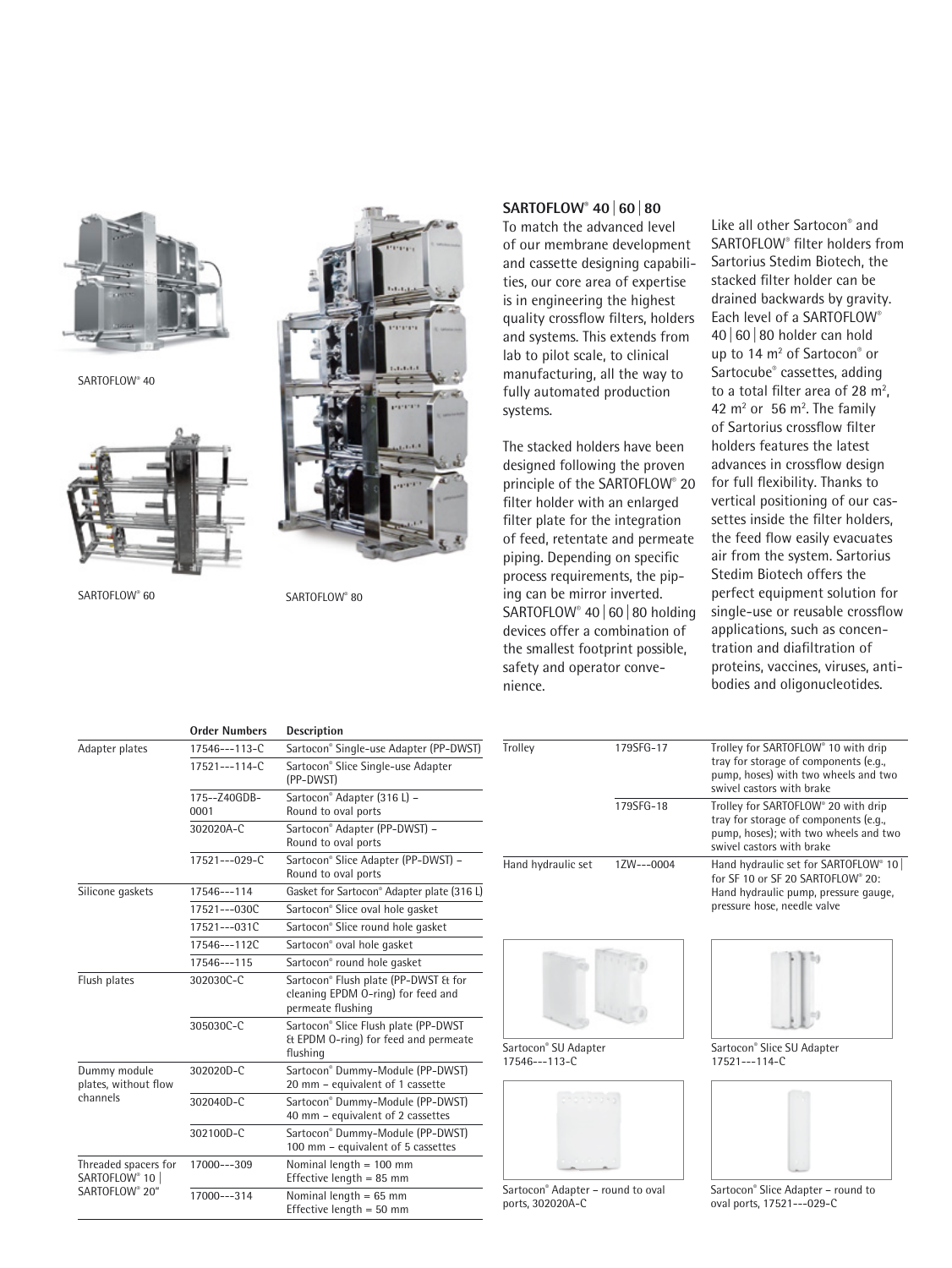## Ordering Information

#### **Filter Holders and Filtration Sets**

**Sartocon® 2 plus, AISI 316 L (1.4404)**

| Slice 200                                           | 17525 -- 01  | Sartocon® Slice 200 filter holder (316 L) -<br>$200 - 400$ cm <sup>2</sup>                                                                                                          |
|-----------------------------------------------------|--------------|-------------------------------------------------------------------------------------------------------------------------------------------------------------------------------------|
| Slice<br>microfiltration set                        | $17521--105$ | Sartocon® Slice Microfiltration set (316 L) -<br>$0.1 - 0.5$ m <sup>2</sup> , filter holder, pressure gauges,<br>valves, clamps, permeate manifold, torque<br>wrench                |
| Slice<br>ultrafiltration set                        | 17521---106  | Sartocon <sup>®</sup> Slice Ultrafiltration set (316 L) –<br>$0.1 - 0.5$ m <sup>2</sup> with filter holder, pressure<br>gauges, valves, clamps, permeate manifold,<br>torque wrench |
| Microfiltration set<br>Sartocon <sup>®</sup> 2 Plus | 17546---201  | Sartocon® Microfiltration set (316 L) -<br>7 m <sup>2</sup> , filter holder, pressure gauges, valves,<br>clamps, permeate manifold, torque wrench                                   |
| Ultrafiltration set<br>Sartocon <sup>®</sup> 2 Plus | 17546---202  | Sartocon <sup>®</sup> Ultrafiltration set (316 L) -<br>7 m <sup>2</sup> , filter holder, pressure gauge, valves,<br>clamps, permeate manifold, torque wrench                        |



Sartorius Stedim Biotech plant in Goettingen, Germany

#### **SARTOFLOW® 10, AISI 316 L (1.4435)**

#### Order numbers Standard F/R P E- Mirror-<br>polished inverted inverted [mm] [mm] 17546ID260160 DIN 26 16 17546ID260160E DIN 26 16 X 17546IZ221157 Zoll 22.1 15.7 17546IZ221157E Zoll 22.1 15.7 X 17546II297181 ISO 29.7 18.1 17546II297181E ISO 29.7 18.1 X 17546IJ230230 JIS-G 23 23 17546IJ230230E JIS-G 23 23 X 17546ID260160-M DIN 26 16 X 17546ID260160EM DIN 26 16 X X 17546IZ221157-M Zoll 22.1 15.7 X 17546IZ221157EM Zoll 22.1 15.7 17546II297181-M ISO 29.7 18.1 X 17546II297181EM ISO 29.7 18.1 X X 17546IJ230230-M JIS-G 23 23 X 17546IJ230230EM JIS-G 23 23 X X

#### **Sartocon® 2 plus, AISI 316 L (1.4435)**

Order numbers Standard F/R P E- Mirror polished inverted [mm] [mm] 17546DD260160 DIN 26 16 17546DD260160E DIN 26 16 X 17546DZ221157 Zoll 22.1 15.7 17546DZ221157E Zoll 22.1 15.7 X 17546DI297181 ISO 29.7 18.1 17546DI297181E ISO 29.7 18.1 X 17546DJ230230 JIS-G 23 23 17546DJ230230E JIS-G 23 23 X 17546DD260160-M DIN 26 16 X 17546DD260160EM DIN 26 16 X X 17546DZ221157-M Zoll 22.1 15.7 X 17546DZ221157EM Zoll 22.1 15.7 X X 17546DI297181-M ISO 29.7 18.1 X 17546DI297181EM ISO 29.7 18.1 X X 17546DJ230230-M JIS-G 23 23 X 17546DJ230230EM JIS-G 23 23 X X

| Order numbers   | Standard   | F/R  | P    | E-<br>polished | Mirror-<br>inverted |
|-----------------|------------|------|------|----------------|---------------------|
|                 |            | [mm] | [mm] |                |                     |
| 179-6DD260160   | <b>DIN</b> | 26   | 16   |                |                     |
| 179-6DD260160E  | <b>DIN</b> | 26   | 16   | X              |                     |
| 179-6DZ221157   | Zoll       | 22.1 | 15.7 |                |                     |
| 179-6DZ221157E  | Zoll       | 22.1 | 15.7 | X              |                     |
| 179-6DI297181   | ISO        | 29.7 | 18.1 |                |                     |
| 179-6DI297181E  | ISO        | 29.7 | 18.1 | X              |                     |
| 179-6DJ230230   | $JIS-G$    | 23   | 23   |                |                     |
| 179-6DJ230230E  | JIS-G      | 23   | 23   | X              |                     |
| 179-6DD260160-M | DIN        | 26   | 16   |                | X                   |
| 179-6DD260160EM | DIN        | 26   | 16   | X              | Χ                   |
| 179-6DZ221157-M | Zoll       | 22.1 | 15.7 |                | X                   |
| 179-6DZ221157EM | Zoll       | 22.1 | 15.7 | X              | Χ                   |
| 179-6DI297181-M | ISO        | 29.7 | 18.1 |                | X                   |
| 179-6DI297181EM | ISO        | 29.7 | 18.1 | X              | X                   |
| 179-6DJ230230-M | JIS-G      | 23   | 23   |                | X                   |
| 179-6DJ230230EM | JIS-G      | 23   | 23   | X              | Χ                   |

#### **SARTOFLOW® 20, AISI 316 L (1.4435)**

| Order numbers | Standard F/R |  |                   | Mirror- |
|---------------|--------------|--|-------------------|---------|
|               |              |  | nolished inverter |         |

|                 |         |      |      | polished | inverted |
|-----------------|---------|------|------|----------|----------|
|                 |         | [mm] | [mm] |          |          |
| 179-2DD380260   | DIN     | 38   | 26   |          |          |
| 179-2DD380260E  | DIN     | 38   | 26   | X        |          |
| 179-2DZ348221   | Zoll    | 34.8 | 22.1 |          |          |
| 179-2DZ348221E  | Zoll    | 34.8 | 22.1 | X        |          |
| 179-2DI384237   | ISO     | 38.4 | 23.7 |          |          |
| 179-2DI384237E  | ISO     | 38.4 | 23.7 | X        |          |
| 179-2DJ357230   | $JIS-G$ | 35.7 | 23   |          |          |
| 179-2DJ357230E  | $JIS-G$ | 35.7 | 23   | X        |          |
| 179-2DD380260-M | DIN     | 38   | 26   |          | X        |
| 179-2DD380260EM | DIN     | 38   | 26   | Χ        | Χ        |
| 179-2DZ348221-M | Zoll    | 34.8 | 22.1 |          | X        |
| 179-2DZ348221EM | Zoll    | 34.8 | 22.1 | X        | X        |
| 179-2DI384237-M | ISO.    | 38.4 | 23.7 |          | X        |
| 179-2DI384237EM | ISO     | 38.4 | 23.7 | X        | X        |
| 179-2DJ357230-M | $JIS-G$ | 35.7 | 23   |          | X        |
| 179-2DJ357230EM | $JIS-G$ | 35.7 | 23   | X        | X        |
| 179-6DJ230230-M | $JIS-G$ | 23   | 23   |          | X        |
| 179-6DJ230230EM | $JIS-G$ | 23   | 23   | Χ        | Χ        |

F – Feed

R – Retentate

P – Permeate

E – Electro-